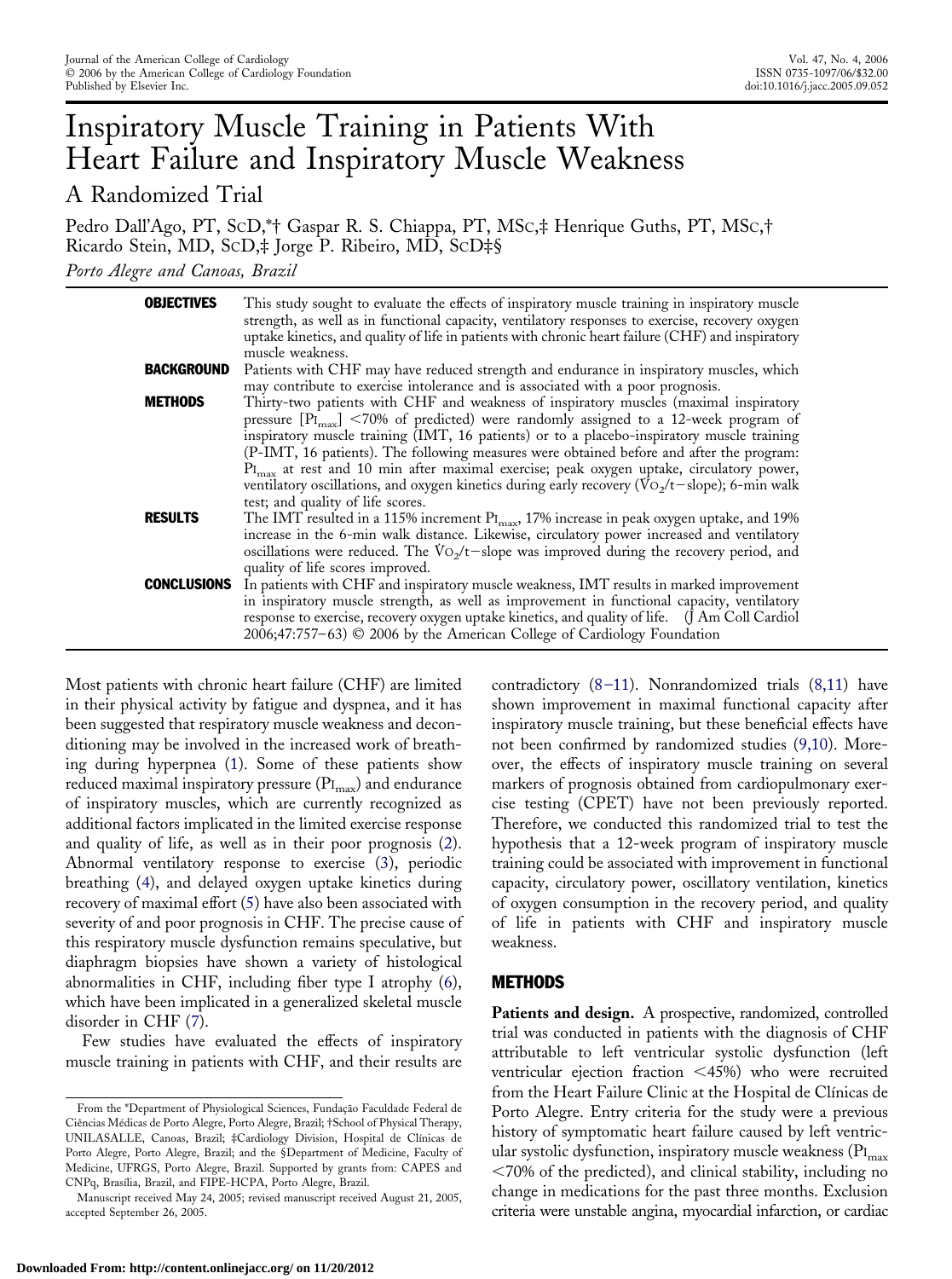| <b>Abbreviations and Acronyms</b> |                                                                     |
|-----------------------------------|---------------------------------------------------------------------|
| $\alpha$                          | = relative amplitude of oscillations                                |
| <b>CHF</b>                        | $=$ chronic heart failure                                           |
| <b>CPET</b>                       | $=$ cardiopulmonary exercise testing                                |
| <b>IMT</b>                        | $=$ inspiratory muscle training                                     |
| P-IMT                             | $=$ placebo inspiratory muscle training                             |
| $\rm{PI_{max}}$                   | $=$ maximal static inspiratory pressure                             |
| $Pth_{max}$                       | = maximal inspiratory pressure sustained                            |
|                                   | for 1 min during incremental test                                   |
| R                                 | $=$ respiratory exchange ratio                                      |
| $/t$ slope                        | $=$ kinetics during recovery                                        |
| $T_{1/2}$                         | $=$ time required for 50% from peak                                 |
| $\dot{V}$ CO <sub>2</sub>         | $=$ carbon dioxide output                                           |
| VF.                               | $=$ minute ventilation                                              |
|                                   | $V_{\rm E}/V_{\rm CO_2}$ -slope = relationship between change in VE |
|                                   | and $\rm{VCO}_2$ during incremental exercise                        |
| Vo,                               | $=$ oxygen uptake                                                   |
|                                   |                                                                     |

surgery within the previous three months; chronic metabolic, orthopedic, or infectious disease; treatment with steroids, hormones, or cancer chemotherapy. Patients with previous pulmonary disease (forced vital capacity  $< 80\%$  of predicted and/or forced expiratory volume in 1 s  $\leq 70\%$  of predicted) [\(12\)](#page-6-0), history of exercise-induced asthma, and smokers were not recruited. The protocol was approved by the Committee for Ethics in Research of the Hospital de Clínicas de Porto Alegre, and all subjects signed an informed consent form.

Eligible patients were initially evaluated by medical history, physical examination, resting electrocardiogram, two-dimensional echocardiogram, pulmonary function, and inspiratory muscle function. Patients were randomly assigned to inspiratory muscle training (IMT) or to placeboinspiratory muscle training (P-IMT) for 12 weeks. Before and after the intervention, pulmonary function tests, inspiratory muscle function tests, cardiopulmonary exercise testing (CPET), 6-min walk test, and quality of life assessment were obtained. After finishing the intervention, none of the patients continued with inspiratory muscle training or with any formal exercise program. One year after entering the study, 11 patients in each group were re-evaluated for inspiratory muscle strength and quality of life. All evaluations were performed by investigators who were unaware of the allocation of patients to different interventions.

**Inspiratory muscle training.** Patients received either IMT or P-IMT for 30 min 7 times per week, for 12 weeks using the Threshold Inspiratory Muscle Training device (Threshold Inspiratory Muscle Trainer, Healthscan Products Inc., Cedar Grove, New Jersey). During training, patients were instructed to maintain diaphragmatic breathing, with a breathing rate at 15 to 20 breaths/min. For the IMT group, inspiratory load was set at 30% of maximal static inspiratory pressure, and weekly training loads were adjusted to maintain 30% of the  $PI<sub>max</sub>$ . The P-IMT followed the same schedule, but with no inspiratory load. Each week, six training sessions were performed at home and one training session was supervised at the hospital.

**Pulmonary function.** Measurements of forced vital capacity and forced expiratory volume in 1 s were obtained with a computerized spirometer (Eric Jaeger, GmbH, Wüerzburg, Germany) as recommended by the American Thoracic Society [\(12\)](#page-6-0), and results were expressed as percentage of predicted [\(13\)](#page-6-0).

Inspiratory muscle function testing was performed using a pressure transducer (MVD-500 V.1.1 Microhard System, Globalmed, Porto Alegre, Brazil), connected to a system with two unidirectional valves (DHD Inspiratory Muscle Trainer, Chicago, Illinois). Maximal static inspiratory pressure was determined in deep inspiration from residual volume against an occluded airway with a minor air leak (2 mm). The highest pressure of six measurements was used for analysis. The  $\text{PI}_{\text{max}}$  measurement was performed at rest, and on the 5th and 10th minute after CPET. Predicted values were corrected for age, gender, and weight [\(14\)](#page-6-0). Additionally, for the determination of inspiratory muscle endurance, an incremental test was used in which patients breathed continuously through a mouthpiece connected to a Threshold Inspiratory Muscle Trainer with an initial load of 50% of  $\text{PI}_{\text{max}}$ , and increments of 10% of  $\text{PI}_{\text{max}}$  were added every 3 min until the patient was unable to continue breathing. The greatest inspiratory pressure that the subject was able to sustain for at least 1 min ( $\mathrm{Pth}_{\mathrm{max}}$ ) was taken as the measure for inspiratory muscle endurance, and was expressed as a percentage of maximal inspiratory pressure  $(Pth<sub>max</sub>/PI<sub>max</sub>)$ . In the second part of the protocol, subjects breathed against a constant inspiratory submaximal load equivalent to 80% Pth<sub>max</sub>, and the time elapsed to task failure was defined as the inspiratory endurance time.

**6-min walk test.** The maximum distance covered during the walk test was used to assess submaximal functional capacity [\(15\)](#page-6-0). Patients self-graded their degree of dyspnea during the test using the Borg scale [\(16\)](#page-6-0).

**Cardiopulmonary exercise testing.** Maximal functional capacity was evaluated with an incremental exercise test, with expired gas analysis, on a treadmill (INBRAMED 10200, Porto Alegre, Brazil), using a ramp protocol, starting at a speed of  $2.4 \text{ km} \cdot \text{h}^{-1}$  and  $2\%$  slope, with 20-s increments of speed (0.1 to 0.2  $km\cdot h^{-1}$ ) and 60-s increments in slope (0.5% to 1.0%), to reach volitional fatigue at approximately 10 min. Twelve-lead electrocardiographic tracings were obtained every minute (Nihon Khoden Corp., Tokyo, Japan). Blood pressure was measured every 2 min with a standard cuff sphygmomanometer. Metabolic and ventilatory variables were measured during and after exercise by 20-s mean aliquots, by a computer-aided gas analyzer (Total Metabolic Analysis System, TEEM 100, Aero Sport, Ann Arbor, Michigan), previously validated [\(17\)](#page-6-0). Peak oxygen uptake ( $\text{Vo}_2$ peak) was considered the highest value of  $\text{Vo}_2$ calculated in a period of 20 s of exercise. Maximal circulatory power was calculated as the product of  $\text{Vo}_2$  peak and peak systolic pressure [\(18\)](#page-6-0).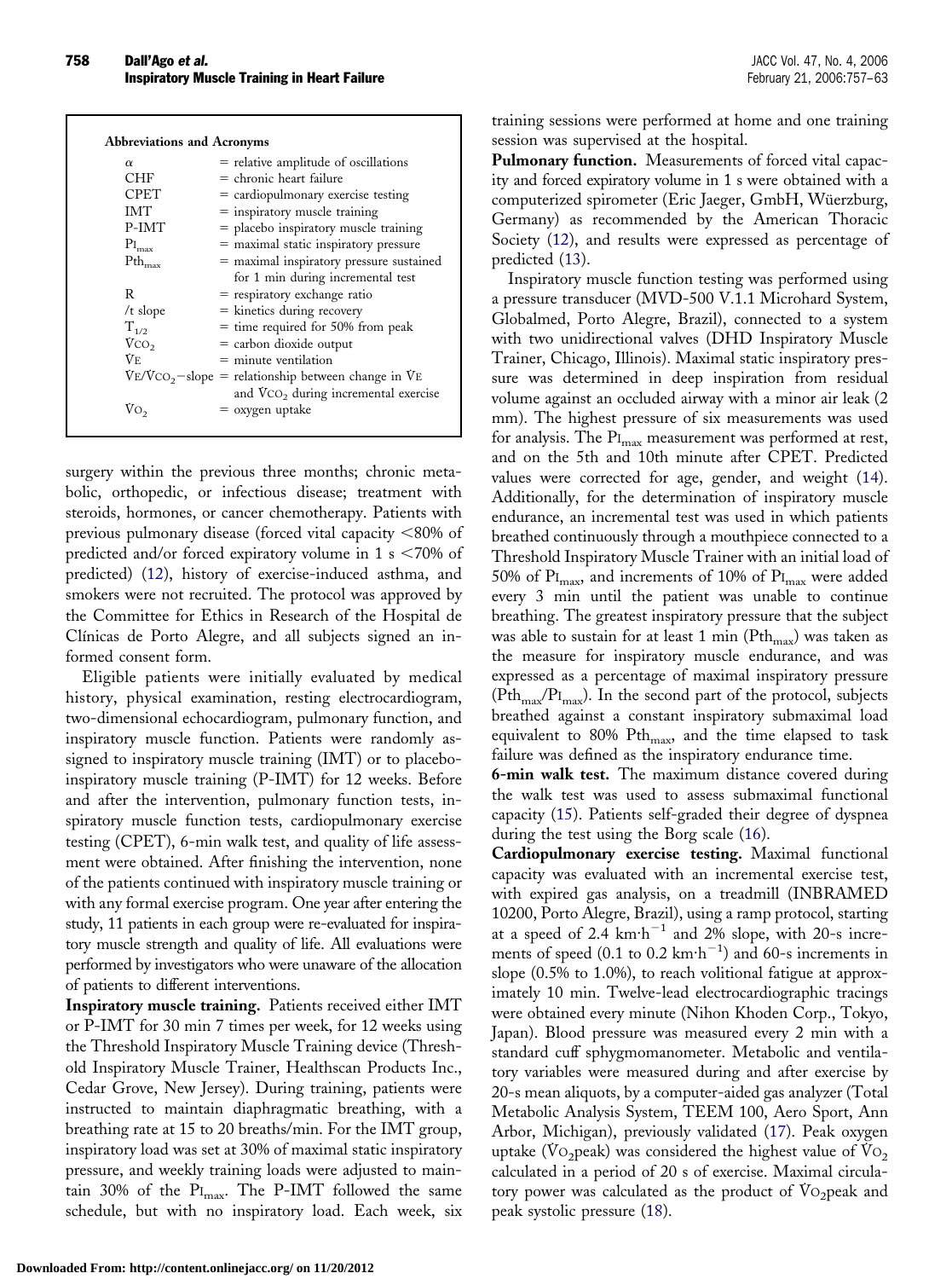|                                                            | <b>P-IMT</b>        | <b>IMT</b>          |               |
|------------------------------------------------------------|---------------------|---------------------|---------------|
| Characteristic                                             | Group<br>$(n = 16)$ | Group<br>$(n = 16)$ | p Value*      |
| Gender, male/female                                        | 10/6                | 11/5                | $0.60+$       |
| Age, yrs                                                   | $58 \pm 2$          | $54 \pm 3$          | 0.21          |
| Body mass index, $\text{kg}\cdot\text{m}^{-2}$             | $27 \pm 5$          | $27 \pm 4$          | 0.86          |
| Etiology of heart failure, n                               |                     |                     |               |
| <b>Ischemic</b>                                            | 7                   | 6                   | $0.90+$       |
| Non-ischemic                                               | 9                   | 10                  | $0.60+$       |
| Ejection fraction, %                                       | $38 \pm 3$          | $39 \pm 3$          | $0.79*$       |
| Forced expiratory volume in<br>1 s, % predicted            | $90.1 \pm 12.6$     | $83.7 \pm 14.5$     | $0.20*$       |
| Forced vital capacity,<br>% predicted                      | $84.7 \pm 8.8$      | $85.3 \pm 13.4$     | $0.96*$       |
| $\rm{PI_{max}}$ , k $\rm{Pa}$                              | $5.7 \pm 0.1$       | $5.9 \pm 0.9$       | $0.29*$       |
| PI <sub>max</sub> , % predicted                            | $59.8 \pm 2$        | $59.5 \pm 2.2$      | $0.89*$       |
| $\text{Vo}_2$ peak, ml·kg <sup>-1</sup> ·min <sup>-1</sup> | $17 \pm 0.7$        | $17.2 \pm 0.5$      | $0.75*$       |
| Drugs, %                                                   |                     |                     |               |
| Diuretics                                                  | 80                  | 86                  | $0.82\dagger$ |
| Digoxin                                                    | 50                  | 57                  | $0.79+$       |
| Angiotensin-converting                                     | 78                  | 85                  | $0.86+$       |
| enzyme inhibitors                                          |                     |                     |               |
| Beta-blocker                                               | 50                  | 42                  | $0.10+$       |

<span id="page-2-0"></span>

|              | <b>Table 1.</b> Baseline Characteristics of Patients Randomized to |  |  |
|--------------|--------------------------------------------------------------------|--|--|
| P-IMT or IMT |                                                                    |  |  |

Values are expressed as mean  $\pm$  standard deviation. \*Student *t* test. †Fisher exact test.  $IMT$  = inspiratory muscle training; P-IMT = placebo-inspiratory muscle training;  $P_{I_{max}}$  = maximal static inspiratory pressure;  $\dot{V}$ O<sub>2</sub>peak = peak oxygen uptake.

Ventilatory efficiency was estimated using the relationship between minute ventilation  $(V<sub>E</sub>)$  and carbon dioxide output ( $\text{Vco}_2$ ), i.e.,  $\text{V} \text{E}/\text{Vco}_2 - \text{slope}$ , by linear regression model using all data points obtained during CPET [\(3\)](#page-6-0). The relative amplitudes of oscillations ( $\alpha$ ) in V $\text{E}$ , V $\text{O}_2$ , and V $\text{CO}_2$ were calculated for every 20-s period as the ratio between amplitude and its respective mean throughout the test. The ratio between metabolic ( $\alpha \dot{V}$ O<sub>2</sub>,  $\alpha \dot{V}$ CO<sub>2</sub>) and ventilatory oscillations ( $\alpha \text{V} \text{O}_2 / \alpha \text{V} \text{E}$ ,  $\alpha \text{V} \text{C} \text{O}_2 / \alpha \text{V} \text{E}$ ) were also calculated [\(19\)](#page-6-0). The  $\text{Vo}_2$ ,  $\text{Vco}_2$ , and  $\text{Ve}$  kinetics during the first 3 min of the recovery period were calculated by a linear regression model adjusted to a simple exponential curve  $(\dot{V}O_2/t, \dot{V}CO_2/t)$ t,  $V_{E}/t$  – slope) [\(1\)](#page-6-0). The time required for a 50% decrease from the  $\overline{V}O_2$ peak ( $T_{1/2}\overline{V}O_2$ ),  $\overline{V}CO_2$ peak ( $T_{1/2}\overline{V}CO_2$ ) and  $\overline{V}E$ peak ( $T_{1/2}$ VE) was calculated using the mathematical model of the minimum squares through the equation  $y = a^{e(-kt)}$ ,

where y corresponds to  $Vo_2$ ,  $VCO_2$ , or  $Ve$  in time, a corresponds to the slope, k is a constant, and t stands for the time.

**Quality of life.** Quality of life was assessed with the Minnesota Living With Heart Failure Questionnaire [\(20\)](#page-6-0). We analyzed overall scores as well as the separate effects of physical and psychological perceptions of quality of life.

**Statistical analysis.** Data were analyzed on the Statistical Package for Social Sciences (version 10.0, SPSS, Chicago, Illinois). Based on the results of previous studies [\(8\)](#page-6-0), we estimated that a sample size of 15 individuals in each group would have a power of 80% to detect a 10% difference in peak oxygen uptake, for an  $\alpha = 0.05$ . Descriptive data are presented as mean  $\pm$  SD. Baseline data were compared by the Student *t* test for continuous variables or by the Fisher exact test for categorical variables. The Pearson correlation coefficient was used to evaluate associations. The effects of interventions on continuous variables were compared by two-way analysis of variance for repeated measures (ANOVA), and post-hoc analysis was conducted by the Tukey test. Categorical data were analyzed by the chisquare statistic.

#### RESULTS

Patients. Between August 2001 and November 2003, 144 patients with CHF were screened for the study. Ninety-six patients did not meet the inclusion or met the exclusion criteria, and therefore, 44 patients were randomized. For the 22 patients randomized to IMT, 1 had a myocardial infarction, 1 developed atrial fibrillation, and 4 were not able complete the training protocol. For the 22 patients allocated to P-IMT, 2 had to be excluded because of indication of coronary artery bypass graft surgery, 3 for the development of symptoms at rest, and 1 because of bleeding secondary to oral anticoagulation. Therefore, 16 patients completed the protocol in each group. Table 1 describes the clinical characteristics for both groups. Etiology of CHF was predominantly non-ischemic, and patients had mild to moderate left ventricular dysfunction as well as mild to moderate impairment in functional capacity. Pa-

Table 2. Pulmonary Function and Inspiratory Muscle Function Tests Before and After Intervention for Patients Randomized to P-IMT or IMT

|                                                              |                 | P-IMT<br>$(n = 16)$ | <b>IMT</b><br>$(n = 16)$ |                            |  |
|--------------------------------------------------------------|-----------------|---------------------|--------------------------|----------------------------|--|
|                                                              | <b>Before</b>   | After               | <b>Before</b>            | After                      |  |
| FVC % pred                                                   | $84.7 \pm 8.8$  | $83.2 \pm 9.5$      | $85.3 \pm 13.4$          | $84.8 \pm 15.2$            |  |
| $FEV1$ % pred                                                | $90.1 \pm 12.6$ | $90.1 \pm 12.6$     | $83.7 \pm 14.5$          | $82.4 \pm 15.1$            |  |
| $Pth_{max}$ , kPa                                            | $3.1 \pm 0.5$   | $3.2 \pm 0.6$       | $3.2 \pm 0.5$            | $3.8 \pm 0.5^*$            |  |
| $\mathrm{Pth}_{\mathrm{max}}/\mathrm{PI}_{\mathrm{max}}$ , % | $55 \pm 14$     | $56 \pm 15$         | $57 \pm 9$               | $66 \pm 7^*$               |  |
| Endurance time, s                                            | $256 \pm 132$   | $246 \pm 121$       | $298 \pm 154$            | $924 \pm 503$ <sup>*</sup> |  |

Values are expressed as mean  $\pm$  standard deviation. Two-way ANOVA for repeated measures. \*p < 0.001 for training and interaction effects.  $\dagger$ p < 0.001 for group effect.

 $FEV_1$  = forced expiratory volume in 1 s; FVC = forced vital capacity; IMT = inspiratory muscle training; PI<sub>max</sub> = maximal static inspiratory pressure;  $P-MT =$  placebo inspiratory muscle training;  $Pth<sub>max</sub> =$  maximal inspiratory pressure sustained for 1 min during incremental test.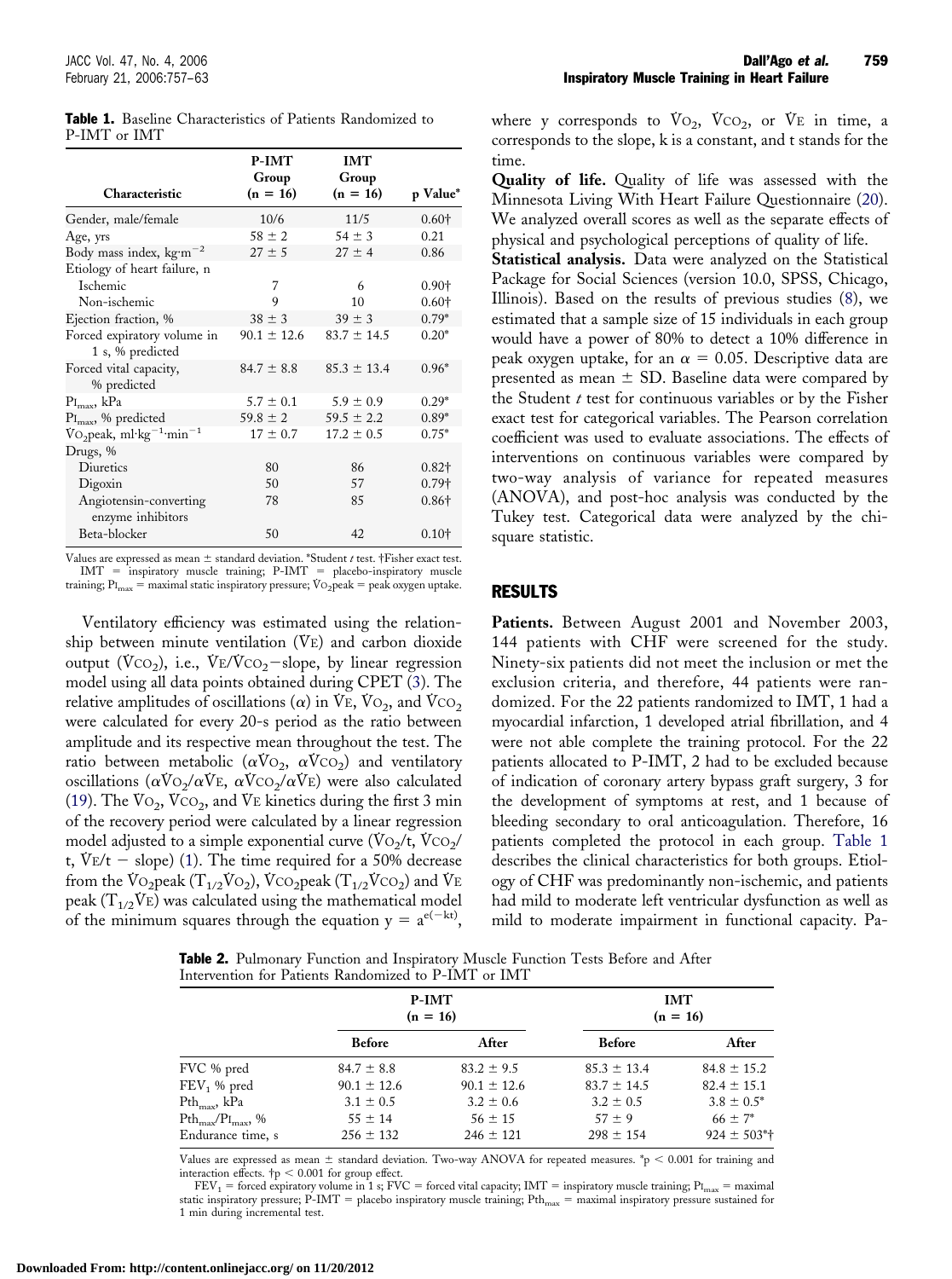

**Figure 1.** Weekly values of maximal inspiratory pressure ( $PI_{max}$ , mean  $\pm$ SD) for the placebo-inspiratory muscle training group (P-IMT) and for the inspiratory muscle training group (IMT). After 12 weeks in the program, all training was stopped, and 11 patients from each group were re-evaluated at 48 weeks. \*Two-way ANOVA for repeated measures:  $p < 0.01$  for group, training, and interaction effects. †Significantly ( $p < 0.05$ ) different from baseline evaluation by the Tukey test.

tients received similar medications and maintained the same medical regimen throughout the study period. At one-year follow-up, three patients from the IMT group had died and five patients from the P-IMT group had died.

**Pulmonary function and inspiratory muscle function tests.** After 12 weeks, spirometric evaluation did not show change in any of the groups [\(Table 2\)](#page-2-0). The IMT induced marked improvement in  $\Pr_{\text{max}}$ , which was apparent after the second week of training and reached an increment of 115% after 12 weeks (Fig. 1). Despite the fact that training was stopped after 12 weeks of intervention, patients in the IMT group maintained part of the effect one year after starting the program. Inspiratory muscle endurance, evaluated by the  $Pth_{\text{max}}$ ,  $Pth_{\text{max}}$ ,  $PIt_{\text{max}}$ , and time sustained in the inspiratory muscle function test, increased after IMT [\(Table 2\)](#page-2-0). The IMT resulted in improvement in the recovery of  $\text{PI}_{\text{max}}$  at 10 min after maximal exercise (Fig. 2).

**Six-minute walk test.** The IMT resulted in a longer distance covered during the 6-min walk test (IMT, 449  $\pm$ 17 m before and 550  $\pm$  17 m after; P-IMT, 432  $\pm$  41 m before and 411  $\pm$  60 m after [ANOVA <0.002 for group, training, and interaction effects]). Perception of dyspnea rated by the Borg scale during the 6-min walk test also improved after IMT (IMT,  $3.7 \pm 2.0$  before and 1.5  $\pm$  1.4 after; P-IMT, 3.1  $\pm$  1.3 before and 3.0  $\pm$  1.4 after  $[ANOVA < 0.002$  for group, training, and interaction effects]).

**Cardiopulmonary exercise testing.** Before intervention, Vo<sub>2</sub> peak did not correlate with P<sub>Imax</sub> ( $r = 0.08$ ; p = 0.32; n = 32). The IMT resulted in improvements in  $\rm{Vo_2peak}$  and  $\rm{VE}$ peak, whereas the peak respiratory exchange ratio (R) was not changed by intervention in either group [\(Table 3\)](#page-4-0). The change in  $Vo_2$  peak after intervention correlated with the change in PI<sub>max</sub> (r = 0.62; p < 0.001; n = 32). Maximal circulatory power also increased only in the IMT group [\(Table 3\)](#page-4-0).

Consistent with improvement in ventilatory efficiency, the  $V_{E}/V_{CO_2}$  slope was reduced after IMT. The relative size of the oscillations in  $\text{V}_{E}(\alpha \text{V}_{E})$  was reduced after IMT. The relative size of the oscillations in  $V_{{\rm O}_2}(\alpha V_{{\rm O}_2})$  and  $V_{{\rm CO}_2}$  $(\alpha VCO_2)$  was not changed by either intervention. However, the ratio between the relative oscillations of  $Ve$  and  $VCO<sub>2</sub>$ increased after IMT.

Before the intervention,  $\text{Vo}_2/\text{t}-\text{slope}$  at the first minute in the recovery did not correlate with  $\text{PI}_{\text{max}}$  at 5 min after maximal exercise ( $r = 0.18$ ;  $p = 0.15$ ;  $n = 32$ ). During recovery,  $T_{1/2}$  of  $V_{\text{O}_2}$ ,  $V_{\text{CO}_2}$ , and  $V_{\text{E}}$  were faster after IMT [\(Table 3\)](#page-4-0). Likewise,  $\text{Vo}_2/\text{t}-\text{slope}$  in the first minute of recovery was higher after IMT [\(Table 3,](#page-4-0) [Fig. 3\)](#page-5-0). The change in  $\text{Vo}_2$ /t-slope at the first minute in the recovery after intervention correlated with the change  $\Pr_{max}$  at 5 min after maximal exercise ( $r = 0.70$ ;  $p < 0.001$ ;  $n = 32$ ).

**Quality of life.** The Minnesota Living With Heart Failure Questionnaire scores improved after IMT (IMT,  $27 \pm 4$ before and 6  $\pm$  2 after; P-IMT, 30  $\pm$  13 before and 30  $\pm$ 



**Figure 2.** The PI<sub>max</sub> values (mean  $\pm$  SD) at rest and on the 5th and the 10th min of recovery after maximal cardiopulmonary exercise test. **(A)** Values before and **(B)** after intervention for the placebo inspiratory muscle training group (P-IMT) and the inspiratory muscle training group (IMT). Two-way ANOVA for repeated measurements: §IMT versus P-IMT (p  $<$ 0.01 for group, training, and interaction effects). Multiple comparisons by the Tukey test: \*5th minute versus rest ( $p < 0.05$ ); †10th minute versus rest  $(p < 0.05)$ ; ‡10th minute versus 5th min (p  $< 0.05$ ).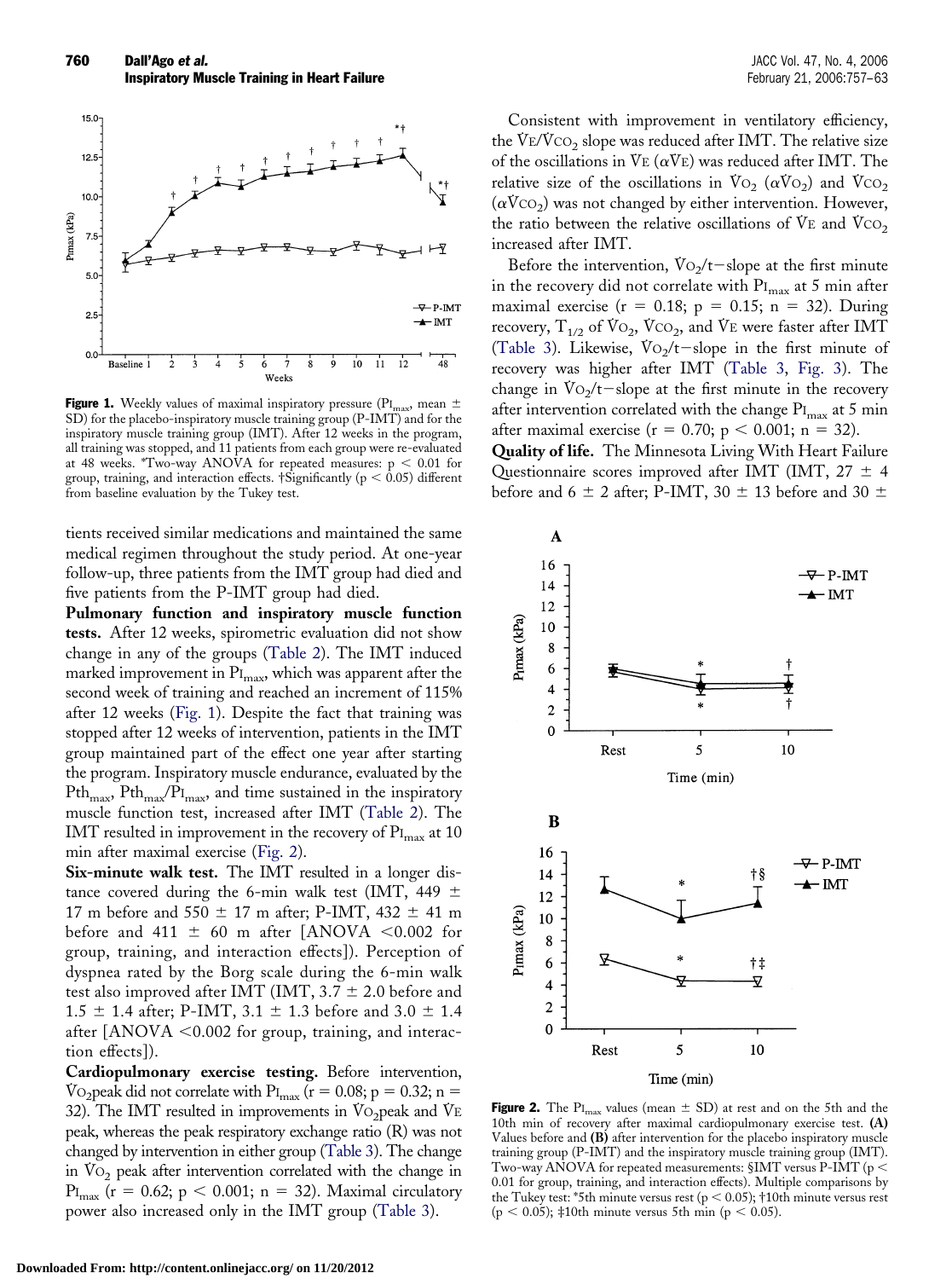|                                                                                | P-IMT<br>$(n = 16)$ |                  | <b>IMT</b><br>$(n = 16)$ |                              |  |
|--------------------------------------------------------------------------------|---------------------|------------------|--------------------------|------------------------------|--|
|                                                                                | <b>Before</b>       | After            | <b>Before</b>            | After                        |  |
| Peak exercise                                                                  |                     |                  |                          |                              |  |
| $V_{E}$ peak, $1$ ·min <sup>-1</sup>                                           | $47 \pm 3$          | $49 \pm 4$       | $48 \pm 2.7$             | $62 \pm 4$ <sup>*</sup>      |  |
| $\text{Vo}_2$ peak, ml·kg <sup>-1</sup> ·min <sup>-1</sup>                     | $17 \pm 0.6$        | $17 \pm 0.8$     | $17 \pm 0.6$             | $21 \pm 0.7$ <sup>*</sup>    |  |
| $\text{VCO}_2$ peak, $1 \text{min}^{-1}$                                       | $1.3 \pm 0.1$       | $1.3 \pm 0.1$    | $1.4 \pm 0.4$            | $1.5 \pm 0.4$ <sup>*</sup>   |  |
| R peak                                                                         | $1.0 \pm 0.02$      | $1.0 \pm 0.02$   | $1.0 \pm 0.01$           | $1.1 \pm 0.02$               |  |
| Peak circulatory power,<br>mm Hg·ml $O_2$ ·kg <sup>-2</sup> ·min <sup>-1</sup> | $2,714 \pm 505$     | $2,592 \pm 421$  | $2,829 \pm 409$          | $3,696 \pm 524$ <sup>*</sup> |  |
| Ventilatory efficiency                                                         |                     |                  |                          |                              |  |
| $V_{E}/V_{CO_2}$ – slope                                                       | $37 \pm 4$          | $37 \pm 4$       | $35 \pm 3.5$             | $30 \pm 3$ <sup>*</sup>      |  |
| Oscillations in gas exchange                                                   |                     |                  |                          |                              |  |
| $\alpha$ VE                                                                    | $0.06 \pm 0.005$    | $0.06 \pm 0.006$ | $0.07 \pm 0.005$         | $0.03 \pm 0.006*$            |  |
| $\alpha$ VO <sub>2</sub>                                                       | $0.01 \pm 0.03$     | $0.01 \pm 0.004$ | $0.05 \pm 0.035$         | $0.04 \pm 0.004$             |  |
| $\alpha$ VCO <sub>2</sub>                                                      | $0.06 \pm 0.005$    | $0.07 \pm 0.006$ | $0.07 \pm 0.004$         | $0.07 \pm 0.006$             |  |
| $\alpha VO_2/\alpha VE$                                                        | $1.52 \pm 0.27$     | $1.08 \pm 0.37$  | $1.8 \pm 0.26$           | $2.12 \pm 0.35$              |  |
| $\alpha$ VCO <sub>2</sub> / $\alpha$ VE                                        | $1.02 \pm 0.05$     | $1 \pm 0.02$     | $1 \pm 0.06$             | $1.18 \pm 0.02^*$            |  |
| Recovery gas exchange                                                          |                     |                  |                          |                              |  |
| $\text{Vo}_2/\text{t}$ – slope 1st min <sup>-1</sup>                           | $0.48 \pm 0.12$     | $0.48 \pm 0.10$  | $0.48 \pm 0.12$          | $0.81 \pm 0.27$ <sup>*</sup> |  |
| $T_{1/2}V_{O_2}$ (min)                                                         | $1.55 \pm 0.22$     | $1.47 \pm 0.35$  | $1.56 \pm 0.29$          | $1.04 \pm 0.16$ <sup>*</sup> |  |
| $T_{1/2}V_{CO_2}$ (min)                                                        | $1.60 \pm 0.3$      | $1.59 \pm 0.2$   | $1.60 \pm 0.3$           | $1.31 \pm 0.2$ <sup>*</sup>  |  |
| $T_{1/2}$ VE (min)                                                             | $1.63 \pm 0.1$      | $1.63 \pm 0.2$   | $1.62 \pm 0.2$           | $1.33 \pm 0.2$ <sup>*</sup>  |  |

<span id="page-4-0"></span>

|               |  |  | Table 3. Results Obtained in the Maximal Cardiopulmonary Exercise Test for the P-IMT and |  |  |
|---------------|--|--|------------------------------------------------------------------------------------------|--|--|
| the IMT Group |  |  |                                                                                          |  |  |

The values are expressed as mean  $\pm$  SD. Two-way ANOVA for repeated measures.  $\uparrow$   $> 0.001$  for training and interaction effects.  $\uparrow$   $\uparrow$   $< 0.001$  for group effect. \*1expressed in 1 · min<sup>-1</sup> · min<sup>-1</sup>.<br>  $\alpha$  = re

P-IMT = placebo inspiratory muscle training; R = respiratory exchange ratio; T<sub>1/2</sub> = time required for 50% from peak; /t –<br>slope = kinetics during recovery; VE = minute ventilation; VE/VCO<sub>2</sub> – slope = relationship betwe during incremental exercise; VE/VO<sub>2</sub> = ventilatory equivalent for oxygen uptake; VCO<sub>2</sub> = carbon dioxide output; VO<sub>2</sub> = oxygen uptake; other abbreviations as in [Table 1.](#page-2-0)

13 after  $[ANOVA < 0.001$  for group, training, and interaction effects]). The global improvement was attributed to a change in physical dimension from  $6 \pm 3$  to  $3 \pm 5$  because no changes were observed in the psychological dimension of the score. Despite the fact that IMT was stopped after 12 weeks of intervention, patients who participated in the IMT program maintained part of the effect on quality of life scores one year after starting the program, from  $27 \pm 8$  to  $14 \pm 3$  $(ANOVA < 0.05$  for group, training, and interaction effects).

# DISCUSSION

In this randomized trial, a home-based, three-month IMT program improved inspiratory muscle strength and endurance as well as quality of life and functional capacity in patients with CHF and weakness in inspiratory muscles. Moreover, IMT improved peak circulatory power, ventilatory efficiency, and oscillations during incremental exercise, as well as oxygen uptake kinetics during recovery, which are all markers of poor prognosis in CHF. The efficacy of IMT was tested against a similar program with no inspiratory load, which served as a placebo intervention, and outcomes were blindly evaluated. Interestingly, part of the effect on PI<sub>max</sub> and quality of life was sustained after one year, even though the patients did not continue training after four months. These data provide the first evidence showing that the effects of IMT are consistent and are partially main-

**Downloaded From: http://content.onlinejacc.org/ on 11/20/2012**

tained after one year of follow-up in patients with CHF and weakness of inspiratory muscles.

**Inspiratory muscle strength and endurance.** In accordance with previous studies [\(8–11\)](#page-6-0), IMT did not affect resting pulmonary function test results but had a major impact on all measures of inspiratory muscle strength and endurance. The magnitude of improvement in  $P_{\text{I}_{\text{max}}}(115\%)$ in our patients is larger than described in previous studies  $(8-11)$ , a finding that may be related to the fact that we used a linear pressure resistance device with weekly adjustments in load, resulting in possible training of other inspiratory muscles in addition to the diaphragm. Moreover, daily exercises and the presence of inspiratory muscle weakness in all patients may also have contributed to this increment. The improvement in  $\Pr_{max}$  after maximal exercise is consistent with delayed development in diaphragmatic fatigue [\(1\)](#page-6-0). **Functional capacity and quality of life.** Patients who participated in the IMT presented improvement in functional capacity as shown by a 19% increase in 6-min walk distance, which was also accompanied by a reduction in the perception of dyspnea. Likewise, there was a 17% increase in  $\mathrm{Vo}_2$  peak and a 24% increase in circulatory power, consistent with clinically significant improvement in cardiovascular and respiratory response to maximal exercise. The improvement in functional capacity and the reduction in perception of dyspnea were probably responsible for the changes in the physical dimension of quality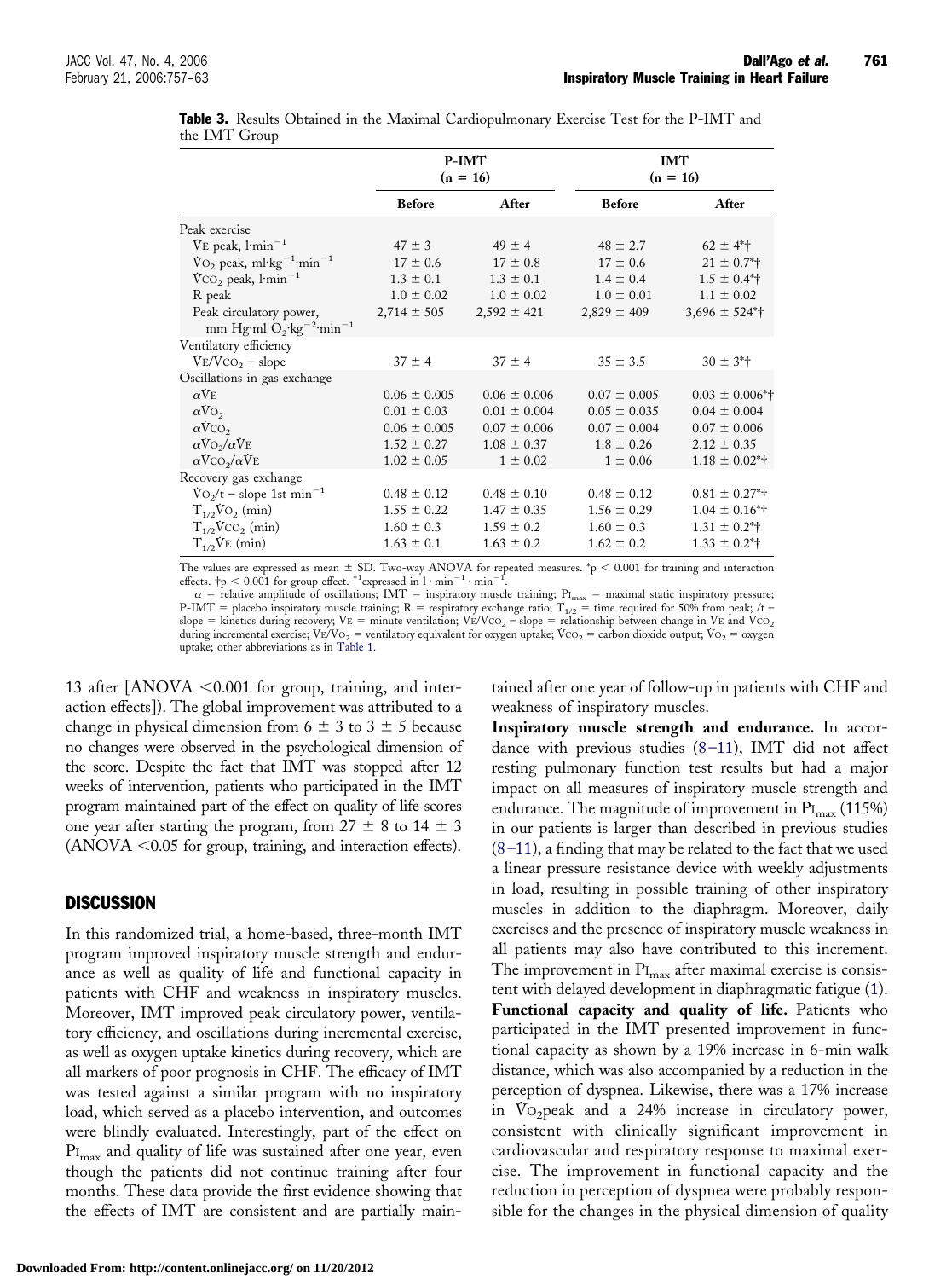<span id="page-5-0"></span>

Figure 3. Values of the oxygen uptake kinetics during the first 3 min of recovery (mean  $\pm$  SD) after maximal cardiopulmonary exercise test before **(A)** and after **(B)** intervention for the placebo inspiratory muscle training group (P-IMT) and the inspiratory muscle training group (IMT). Overall two-way ANOVA for repeated measures:  $p < 0.001$  for group, training, and interaction effects. \*Significantly different between groups ( $p < 0.05$ ) by the Tukey test.

of life scores, which was partially maintained at the 12-month evaluation, several months after IMT had been stopped.

The IMT can delay the development of diaphragmatic fatigue in patients with CHF, leading to a reduction in the recruitment of accessory respiratory muscles, increasing ventilatory efficiency, and/or reducing the blood flow required by the respiratory muscles during exercise [\(21\)](#page-6-0). In CHF, there is enhanced ventilatory sensitivity to both central and peripheral chemoreceptor stimulation [\(22\)](#page-6-0), which can reflexively induce sympathetic vasoconstriction and reduce blood flow to skeletal muscles during exercise. Therefore, diaphragm fatigue may elicit sympathetically mediated vasoconstriction in limb muscles, a reflex that can be attenuated by whole-body aerobic exercise training ([23\)](#page-6-0). By improving ventilatory muscle strength and endurance, IMT may also delay the development of fatigue of the diaphragm, consequently reducing sympathetic activation, improving the perfusion of the peripheral muscles, and increasing functional capacity.

**Ventilatory response to exercise.** The present study confirms that three months of IMT causes substantial improve-

**Downloaded From: http://content.onlinejacc.org/ on 11/20/2012**

ment in the ventilatory efficiency, as shown by a reduction in the VE/VCO<sub>2</sub>-slope. Patients with CHF present hyperventilation during exercise, with increased breathing rate and decreased tidal volume, resulting in larger pulmonary dead space [\(3\)](#page-6-0). Recent studies have indicated a putative role of an exaggerated chemoreceptor reflex originating from the exercising muscle and explaining the hyperventilatory response in CHF [\(23\)](#page-6-0). Indexes reflecting the chemoreceptor stimulation correlate with  $V_{E}/V_{CO_2}$  -slope and ventilatory oscillations during exercise, variables with prognostic value in CHF patients [\(4,24\)](#page-6-0). To our knowledge, this is the first study to show attenuation in ventilatory oscillation during exercise by IMT. Therefore, improvement in ventilatory muscle strength and endurance may also attenuate the exaggerated chemoreflex and improve ventilatory control during exercise.

**Oxygen uptake kinetics during recovery.** The effects of an IMT program on oxygen kinetics during the recovery from CPET have not been previously studied. Results of the present study show a faster  $T_{1/2}V_{O_2}$  and an increase in the  $V_{O_2}/$ t-slope after IMT. Nanas et al. [\(1\)](#page-6-0) have shown a relationship between inspiratory muscles weakness 10 min after maximal CPET and the reduced magnitude or prolonged  $\rm{Vo}_2$  recovery time. Therefore, the delay in the recovery of blood flow to the fatigued diaphragm could contribute to prolonged kinetics of recovery of  $Vo_2$ . In contrast to our findings, Myers et al. ([25\)](#page-6-0) showed that two months of high-intensity whole-body aerobic training improved V $O<sub>2</sub>$  peak but had no significant effect on V $O<sub>2</sub>$  kinetics in the recovery period in patients with reduced ventricular function. Therefore, our findings underscore the role of strength and endurance of inspiratory muscles as determinants of oxygen uptake kinetics in the recovery period.

**Study limitations.** In this small clinical trial, we showed that a 12-week program of IMT has a consistent effect on several prognostic markers in CHF. However, this study was designed only to evaluate the efficacy of IMT on functional variables and not on survival. Our findings are limited to patients with mild CHF caused by left ventricular systolic dysfunction and weakness in inspiratory muscle, but a recent trial of IMT, including patients with more advanced CHF and with a higher baseline  $\Pr_{\text{max}}$ , found similar results [\(11\)](#page-6-0). The training period was maintained for only 12 weeks, which does not allow us to conclude that the effect on functional capacity and quality of life is long-term. However, one-year follow-up showed that the effects on quality of life are partially maintained. We have suggested that part of the beneficial effects of IMT could be mediated by a reduction in sympathetic vasoconstrictor activity to peripheral muscle, but no assessment of sympathetic nerve activity was made, and mechanistic studies should be conducted to test this hypothesis.

Because whole-body aerobic exercise training is currently indicated for patients with CHF for improvement in functional capacity and possibly for reduction in mortality [\(26\)](#page-6-0), it is not known whether the beneficial effects of IMT would further improve the functional capacity of patients with